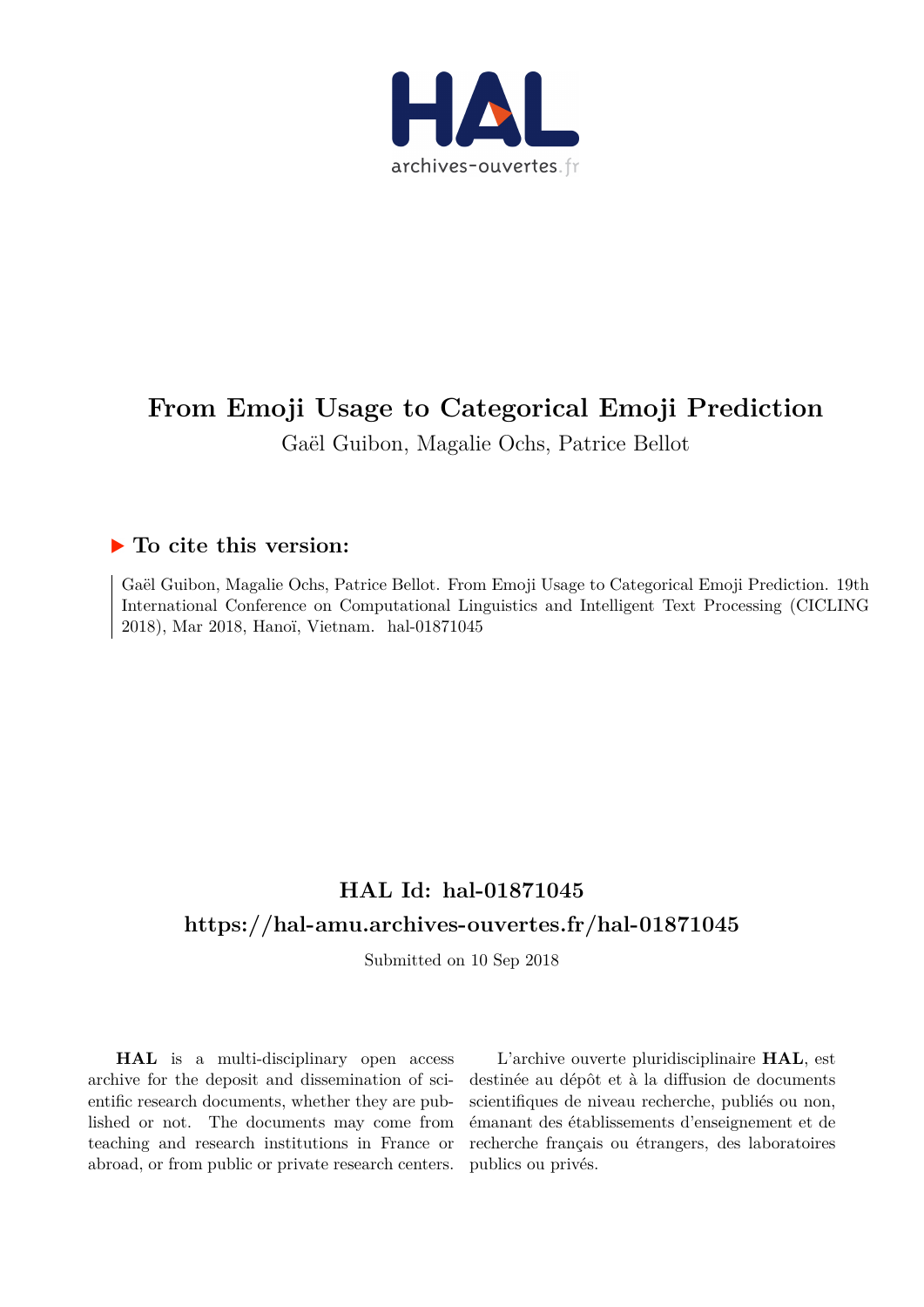## From Emoji Usage to Categorical Emoji Prediction

Gaël Guibon<sup>1,2</sup>, Magalie Ochs<sup>1</sup>, and Patrice Bellot<sup>1</sup>

 $^1\,$  LIS-CNRS UMR 7020, Aix-Marseille Université  $2$  Caléa Solutions firstname.lastname@lis-lab.fr

Abstract. Emoji usage drastically increased recently, they are becoming some of the most common ways to convey emotions and sentiments in social messaging applications. Several research works automatically recommend emojis, so users do not have to go through a library of thousands of emojis. In order to improve emoji recommendation, we present and distribute two useful resources: an emoji embedding model from real usage, and emoji clustering based on these embeddings to automatically identify groups of emojis. Assuming that emojis are part of written natural language and can be considered as words, we only used unsupervised learning methods to extract patterns and knowledge from real emoji usage in tweets. Thereby, emotion categories of face emojis were obtained directly from text in a fully reproductible way. These resources and methodology have multiple usages; for example, they could be used to improve our understanding of emojis or enhance emoji recommendation.

Keywords: emoji, recommendation, word embeddings, resource, clustering

## 1 Introduction

Research on emojis are growing steadily since a couple of years. Nowadays users of instant messaging applications have to scroll through huge libraries of emojis to select one: it would be useful to help the users by automatic recommendation. However, several emojis can be used to convey the same emotion, for instance  $\ddot{\bullet}$  and  $\dddot{\bullet}$ , and it is not clear whether or not emojis can be considered as actual words, groups of metadata, or extra linguistic information for Natural Language Processing (NLP) approaches. Most of the recommendation systems tackle emoji as metadata. In this paper, we propose an approach considering emoji as words without any assumptions on their meanings.

Nowadays, few emoji recommendation systems have been proposed, and only very recently. Moreover, actual emoji recommendation systems consider each emoji as a single label to recommend. Those systems obtained perfectible results: 65% accuracy [\[20\]](#page-10-0) and 65% f1-score [\[2\]](#page-9-0). These systems focused only on a very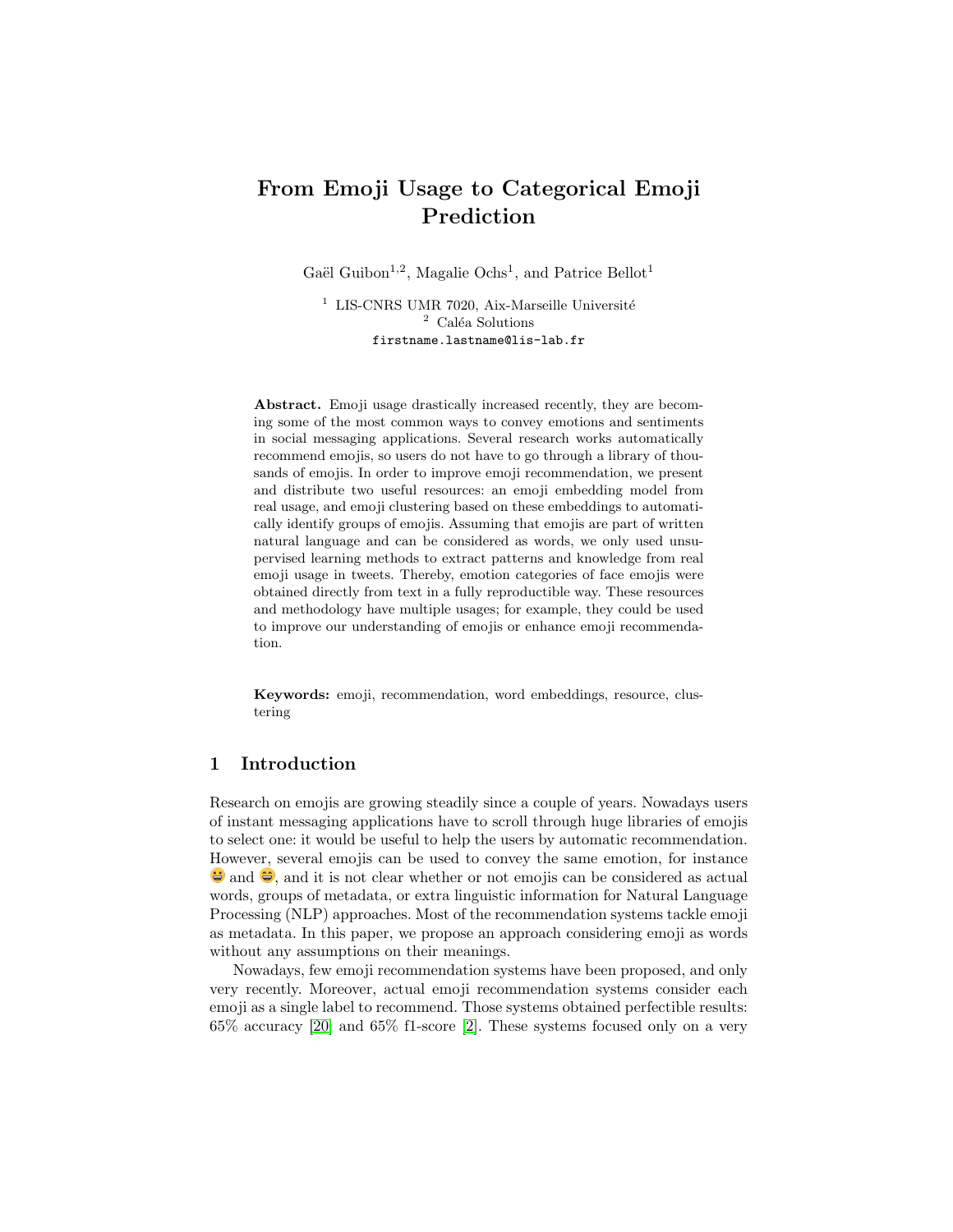limited number of emojis. Considering these works, instead of recommending emojis we propose to automatically recommend groups of emojis. Our work is based on the following hypotheses:

- 1. Emojis can be quite similar  $( \bullet \bullet \bullet \bullet )$  and it is not clear whether we should recommend an emoji instead of another, thus we should predict categories of emojis instead of only considering specific ones
- 2. Emoji categories should be inferred from their real usage in order to adapt to changes and cultural differencies in order to obtain a good recommendation
- 3. Emotion-related emojis cannot be recommended only by matching keywords, as current smartphone systems implement for  $\triangleq$   $\mathscr{C}$  for instance. Emotionrelated emojis can come from the whole feeling of the text. This is why we focus on them at first.

Considering these hypotheses, our purpose in this paper is to automatically regroup emojis based on their usage, focusing on the common subset of 63 face emojis. We propose an automatic emotion categorization of face emojis not by using metadata, but by using the real context usage of emojis in order not to assume predefined informations. The methodology used to obtain these resources can be applied on any emoji type, even though we applied it to face emojis: it consists in analyzing the similarity of context usage between emojis by using two unsupervised approaches: first, word embeddings of only tweets containing emojis (Section [3\)](#page-4-0), then using these embeddings to apply a clustering algorithm (Section [4\)](#page-6-0).

The paper is organized as follow: we summarize the related work on emojis and emoji embeddings (Section [2\)](#page-2-0) before presenting our first resource: emoji embeddings (Section [3\)](#page-4-0). Then, we present the second resource, a fine-grained clustering of face emojis (Section [4\)](#page-6-0) before validating it with Ekman's theory on emotion-face expressions (Section [4.2\)](#page-8-0).

## <span id="page-2-0"></span>2 Related Work

Emoticons (:-),  $: P$ ) and emojis ( $\bullet$ ) are two different ways to represent facial cues. While the former are characters, the latter are pictures, and as such they can also represent different concepts and ideas, not only facial cues and expressions. Moreover, emojis tend to replace emoticons in social conversations [\[16\]](#page-10-1). The first 176 emojis were released in 1999 by the japanese telecom NTT DO-COMO<sup>[3](#page-2-1)</sup>, right now there are 2623 emojis according to the official Unicode list<sup>[4](#page-2-2)</sup>. Their success is due to the support of emojis by the first iPhone from Apple, then other brand such as Google or Samsung started supporting them.

At first, some research work in socio-linguistics focused on the diverse understanding and usage of emojis, and the role they have in a textual conversation. According to these, emojis are used to improve the understanding of the message in 70% of cases [\[9\]](#page-9-1). Also, it has been demonstrated that emojis can serve

<span id="page-2-1"></span> $^3$  <https://www.nttdocomo.co.jp/>

<span id="page-2-2"></span><sup>4</sup> <http://unicode.org/emoji/charts/full-emoji-list.html>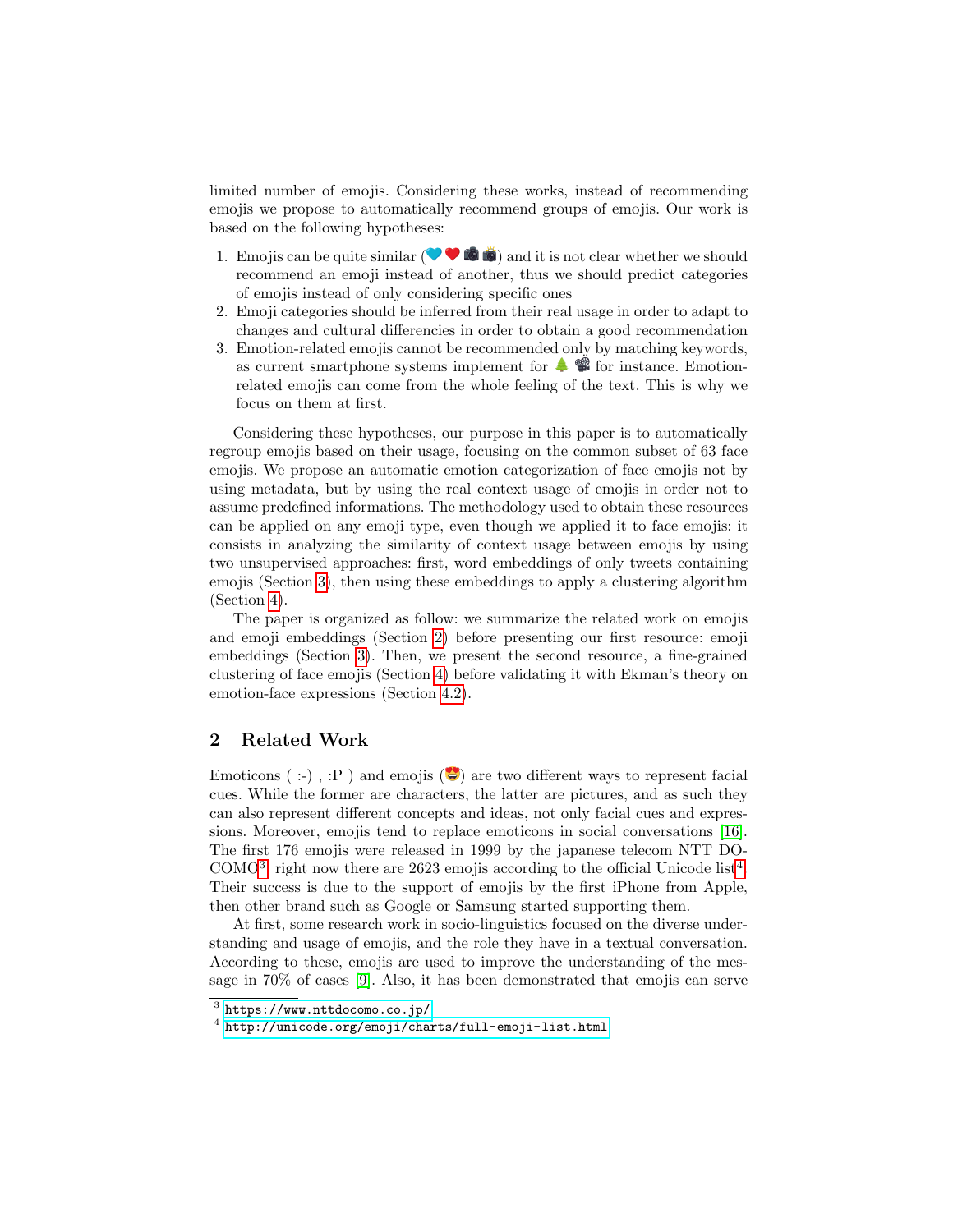a number of roles in conversation [\[10\]](#page-9-2) which are not necessarily related to the expression of emotions, such as maintaining a conversational connection, or engaging in playful interaction. Some of these roles can be linked to the Jackobson's functions of language [\[8\]](#page-9-3):

- Phatic function: " "
- Referential function: "Just bought it  $\delta$ "
- Emotive function: "Seriously?!
- Conative function: " $\leftrightarrow$ " for "call me"

Thus, it is necessary to have a good emoji recommendation system in social messaging application in order to enhance the conversation's quality.

Few research works focused on emoji recommendation, the main approach is based on neural networks to predict predict emojis. However, the performance of these models remains perfectible. Xie *et al.* [\[20\]](#page-10-0) achieved 65% of accuracy for the 3 mostly used emojis in conversations from Weibo<sup>[5](#page-3-0)</sup>, the chinese Twitter, using Hierarchical LSTM [\[11\]](#page-9-4). Barbieri et al. [\[2\]](#page-9-0) predicted the 20 most used emojis in 40 millions tweets using Long Short-term Memory Networks [\[7\]](#page-9-5) and evaluated their prediction on the 5 most frequent emojis obtaining an average f1-score of 65%.

They are still only a few available resources for research on emoji, whether it is emoji embedding models or other kind of resources. Considering embedding models, there have been only a few work on emoji embeddings and all of them have been done recently. On one hand some work do not embed emojis directly. Emoji has been considered to be a group of meta-informations or words upon which the embedding will be based on. These meta-informations can be Unicode descriptions of emojis [\[4\]](#page-9-6) or their possible meanings and senses associated to their description [\[1](#page-9-7)[,19\]](#page-10-2).

On the other hand, emoji have been embedded directly in context with all types of emojis from millions of tweets. In this paper, we used similar approach. However, in existing works, arbitary clusters have been defined [\[3\]](#page-9-8) or hierarchial ones mixing all types of emojis either to detect sarcasm [\[6\]](#page-9-9) or to find the best keyboard mapping [\[17\]](#page-10-3). The resources proposed in this paper are created totally automatically without predefined clusters and focusing on a particular type of emoji: the face emojis. The face emojis correspond in the Unicode list<sup>[6](#page-3-1)</sup> to the "face positive", "face neutral", and "face negative" categories, which reflect faces with emotional expressions<sup>[7](#page-3-2)</sup>.

Our objective is to automatically obtain emoji clusters from real usage in order to further recommend them. We can compare our work with the one from Pohl et al. [\[17\]](#page-10-3) which tackled hierarchical relations between emojis of any kind. In the contrary to our work, they did not tried to obtain clusters inside emojis specific types to enhance emoji recommendation systems, which is our main purpose by applying our methodology and obtaining these new resources for further emoji prediction models.

<span id="page-3-0"></span><sup>5</sup> <http://www.weibo.com/>

<span id="page-3-1"></span> $^6$  <http://unicode.org/emoji/charts/full-emoji-list.html>

<span id="page-3-2"></span><sup>7</sup> As a first step, we did not considered animal faces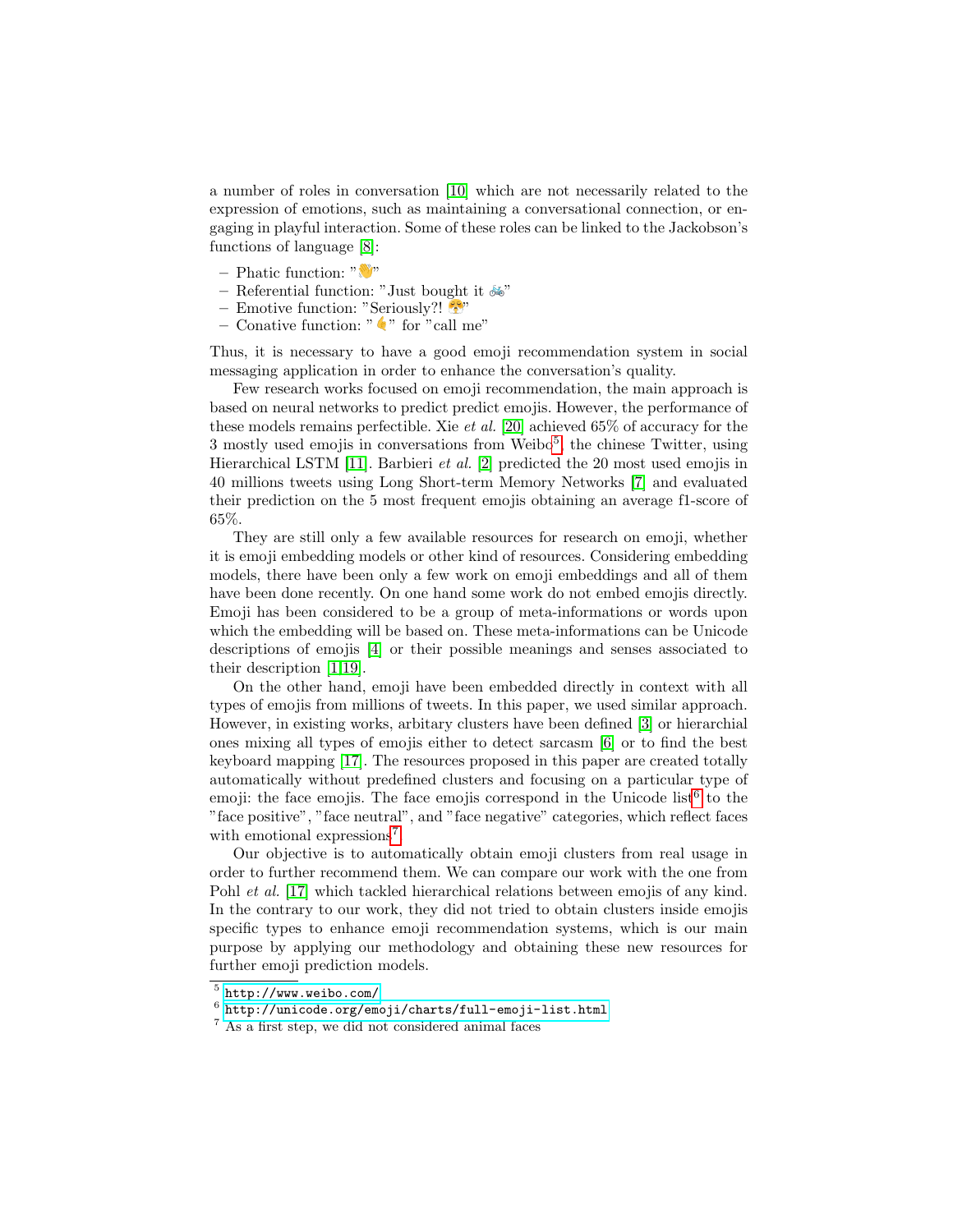## <span id="page-4-0"></span>3 Emoji Embeddings

The most used emojis are those representing emotions or sentiments, according to their usage in social media such as Twitter<sup>[8](#page-4-1)</sup>:  $\bigcirc \bigcirc \bigcirc \bigcirc \bigcirc$ 

Considering this fact, we want to verify if face emoji usages implicitly follow existing face expression categorizations by observing the usage of the 63 face emojis, excluding cat  $\mathcal{E}$ , demon  $\mathcal{E}$ , alien  $\mathcal{E}$  emojis and so on  $\mathcal{E}$ . We make an emoji embedding in order to obtain a more fine-grained categorization for these emojis. We exclude the very recent emojis which are not in our dataset such as the exploding face  $\bullet$ .

#### 3.1 Dataset

Our dataset is made of 695 031 tweets emitted from the North American continent (United States and Canada), all of them containing at least one of the 800 emojis from our list, and all collected using the Twitter streaming API<sup>[9](#page-4-2)</sup>. There is no topic filtering so all kind of topics are included. The dataset is composed of tweets in english using a language detection process made with the occurrence ratio of NLTK stopwords list [10](#page-4-3). Table [1](#page-4-4) shows quantitative information on the dataset.

In the dataset, we consider emojis as words. Thus, we keep them as tokens. To ensure they are used as tokens we tokenized the text and separate each emoji from other word. Then we applied lemmatization to the words using NLTK. Hence, we obtained a corpus of tweets ready for applying unsupervised algorithms.

<span id="page-4-4"></span>

| Tweets                           | 695 031 |
|----------------------------------|---------|
| Emojis                           | 901 669 |
| Average tweet length 10.81 words |         |
| Distinct Emojis                  | 844     |
| Emoji/tweets                     | 1.30    |

Table 1. Dataset of tweets containing emojis

#### 3.2 Embeddings

To embed tweets with their emojis we used two approaches using Word2Vec [\[18](#page-10-4)[,14\]](#page-9-10) in its gensim implementation<sup>[11](#page-4-5)</sup>. We used a Continuous Bag-Of-Words

<span id="page-4-1"></span><sup>8</sup> <http://www.emojitracker.com/>

<span id="page-4-2"></span> $^9$  <https://dev.twitter.com/streaming/overview>

<span id="page-4-3"></span> $10$  <http://www.nltk.org/>

<span id="page-4-5"></span><sup>11</sup> <https://radimrehurek.com/gensim/models/word2vec.html>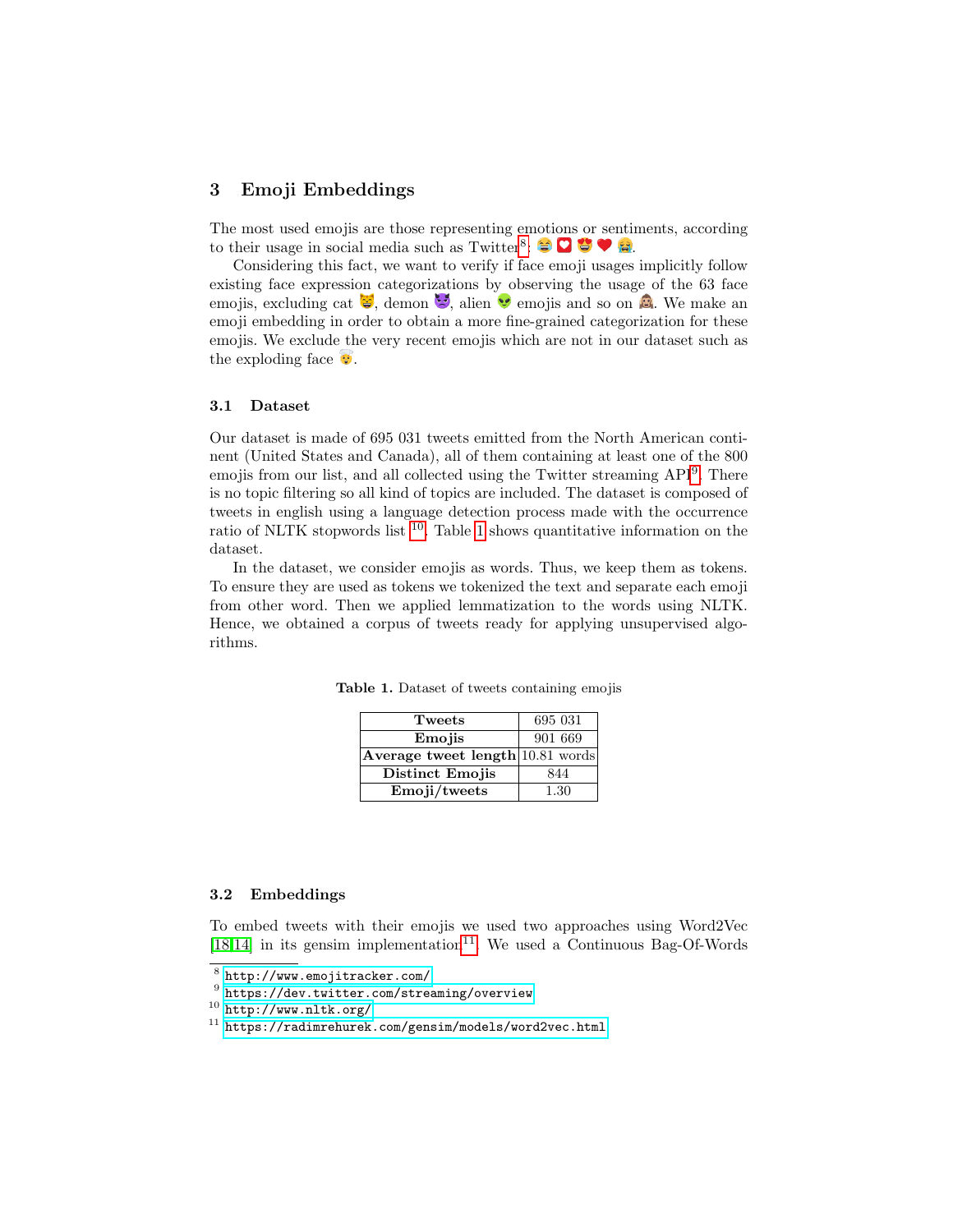(CBOW) embedding to predict target (emoji) from context words (tweet) with hierarchical softmax [\[13\]](#page-9-11), and another embedding using Skip-grams to predict a context using an emoji. For comparison, we also used the skip-grams embedding model from Pohl *et al.* [\[17\]](#page-10-3). The resulting vector spaces are made of 300 dimensions from words with a minimum of 5 occurrences. These different models are then used to compare their impact on the clustering (Section [4\)](#page-6-0).



<span id="page-5-2"></span>Fig. 1. Embeddings of 63 face emojis.

To display the dimensional space we selected the 63 emojis we are focusing on. To display a 300-dimensional space, we used the T-distributed Stochastic Neighbor Embedding  $(TSNE)^{12}$  $(TSNE)^{12}$  $(TSNE)^{12}$  [\[12\]](#page-9-12) in its Scikit-Learn implementation<sup>[13](#page-5-1)</sup> to reduce this high dimensional space to a 2 dimensions space. The distribution of the emojis in the resulting 2 dimensions space is visible in Figure [1.](#page-5-2)

The complete 2 dimension visualization of the embedding space are available as supplementary materials and show different groups. However, the visualization can be quite different depending on the TSNE parameters, making the visualization not reliable to induce emoji groups. For the TSNE parameters we used a learning rate of 100, a perplexity of 30, and an early exageration of 2.0. Other parameters are the default ones from its Scikit-learn implementation<sup>[13](#page-5-1)</sup>. Another approach would consist in defining an arbitrary threshold for the cosine distance to create clusters. To avoid arbitrary decisions, or group seection based on visual procimity, we decided to apply clustering on the produced emoji embeddings (Section [4\)](#page-6-0), without assuming a number of clusters.

<span id="page-5-0"></span> $^{12}$ <https://lvdmaaten.github.io/tsne/>

<span id="page-5-1"></span><sup>13</sup> [http://scikit-learn.org/stable/modules/generated/sklearn.manifold.TSNE.](http://scikit-learn.org/stable/modules/generated/sklearn.manifold.TSNE.html) [html](http://scikit-learn.org/stable/modules/generated/sklearn.manifold.TSNE.html)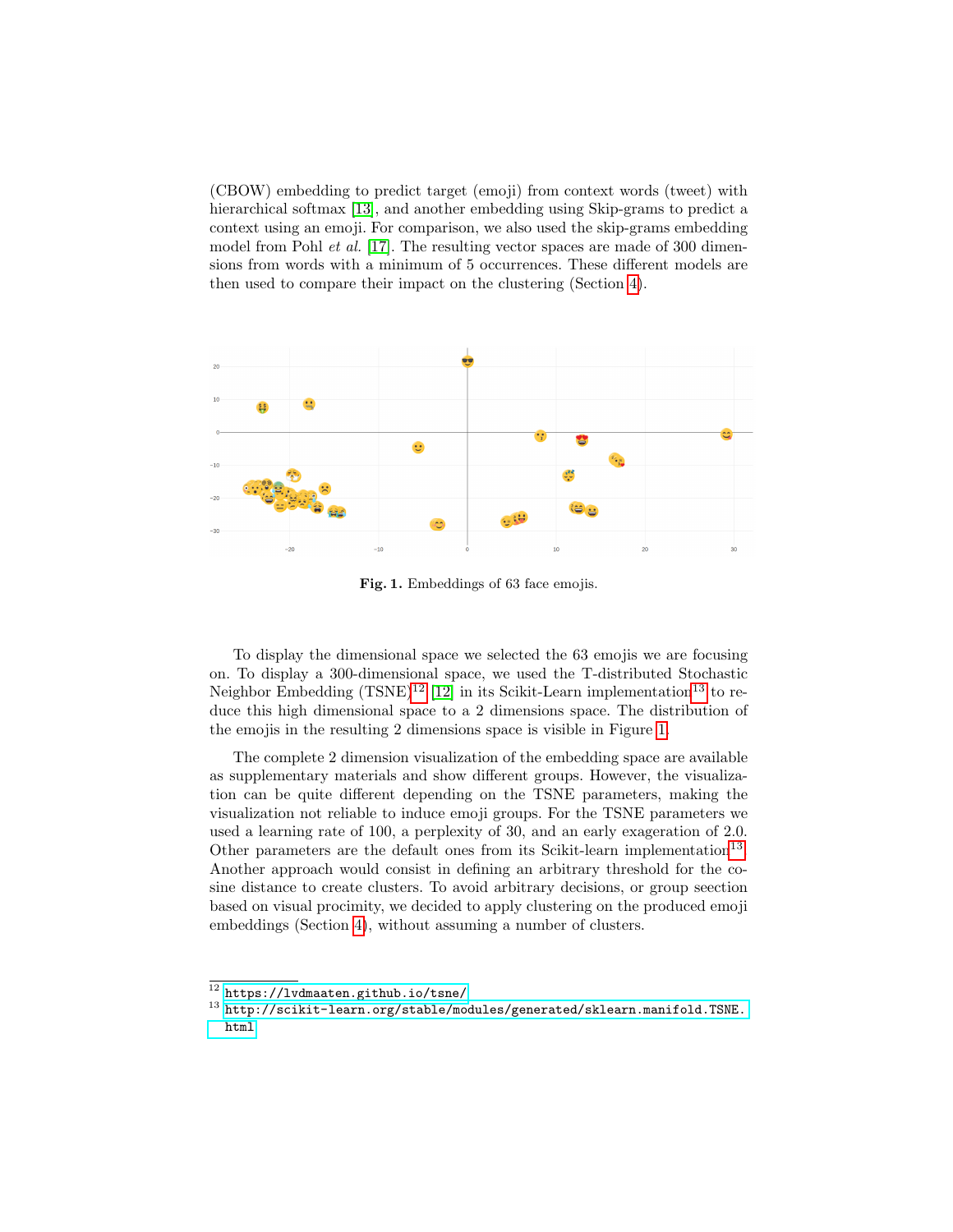## <span id="page-6-0"></span>4 From Embeddings to Emoji Categories

#### 4.1 Clustering

In the previous section we chose an emoji vector space of dimension 300. However, it does not gives clusters. As we wanted to automatically cluster face emojis from real usage data, we need to avoid any human interaction in the process. Hence, instead of directly using the cosine similarity we applied two clustering algorithms to automatically identify emoji clusters.

Unlike existing emoji clusterings in which the clusters were constructed based on the text and the emojis [\[3,](#page-9-8)[17\]](#page-10-3), we applied clustering only on emoji vectors, even if they have been embbeded using raw text. Plus, as we consider a sub type of emojis, this allows us to automatically retrieve good clusters directly from source, without mixing emoji types.

Clustering algorithms applied to emoji embeddings. We first applied the k-means algorithm to compute cluster centroids from the dataset considering  $n$  clusters  $= n$  labels. So we did not assume a predefined number of clusters, each element could be contained into only one cluster. The k-means parameters were 63 possible clusters (for 63 emojis) with a maximum of 500 iterations and a number of 1000 initialisations. At the end, we removed the empty clusters and we finally obtained a reduced number of 18 clusters.

In order to compare the results with another algorithm, we used spectral clustering algorithm [\[15\]](#page-9-13) considering 63 possible clusters. The hyper parameters were as follow: no eigenvalue decomposition strategy, a gaussian kernel, a gamma of 0.7, and discretization to assign label in order to differ from k-means. At the end, spectral clustering also gave us a total of 18 clusters.

K-means and spectral clustering results were close but we decided to keep the 18 clusters from spectral clustering because it avoided spliting intuitive emoji clusters such as kisses emojis  $\bullet$   $\bullet$   $\bullet$   $\bullet$ . The different clusters are provided in the suplementary materials of the paper<sup>[14](#page-6-1)</sup>.

Using a skip-gram emoji embedding model we obtained  $11$  coarse clusters<sup>[15](#page-6-2)</sup>. The resulting clusters are not statisfying since they mixed several emojis representing different emotions: anger, love, and tiring faces being in the same cluster for instance. With CBOW embeddings we obtained  $18 \text{ emoji clusters}^{16}$  $18 \text{ emoji clusters}^{16}$  $18 \text{ emoji clusters}^{16}$ , being more specific and fine-grained. Some of these clusters are visible in Table [2.](#page-7-0)

Comparison with existing related work. In order to compare the resulting clustering depending on the emoji embeddings, we also used Pohl et al. [\[17\]](#page-10-3) embedding model, learnt using skip-gram, to extract face emoji clusters the same way we did using our embeddings. We used the same methodology, the desired number of clusters being equal to the number of elements, *i.e.* 63. The resulting clusters are not satisfying and can be seen in Figure [3.](#page-7-1) There were merely 6 coarse clusters being merely global separation between joy, anger, surprise and sadness. Considering the coarse clusters obtained using both skip-gram models and the

<span id="page-6-1"></span> $^{14}$  See the html files in the "visualization" folder.

<span id="page-6-2"></span><sup>&</sup>lt;sup>15</sup> "clusters\_native63\_skipgram.html" in supplementary materials of the paper.

<span id="page-6-3"></span> $^{16}$  "clusters\_native63\_cbow.html" in supplementary materials of the paper.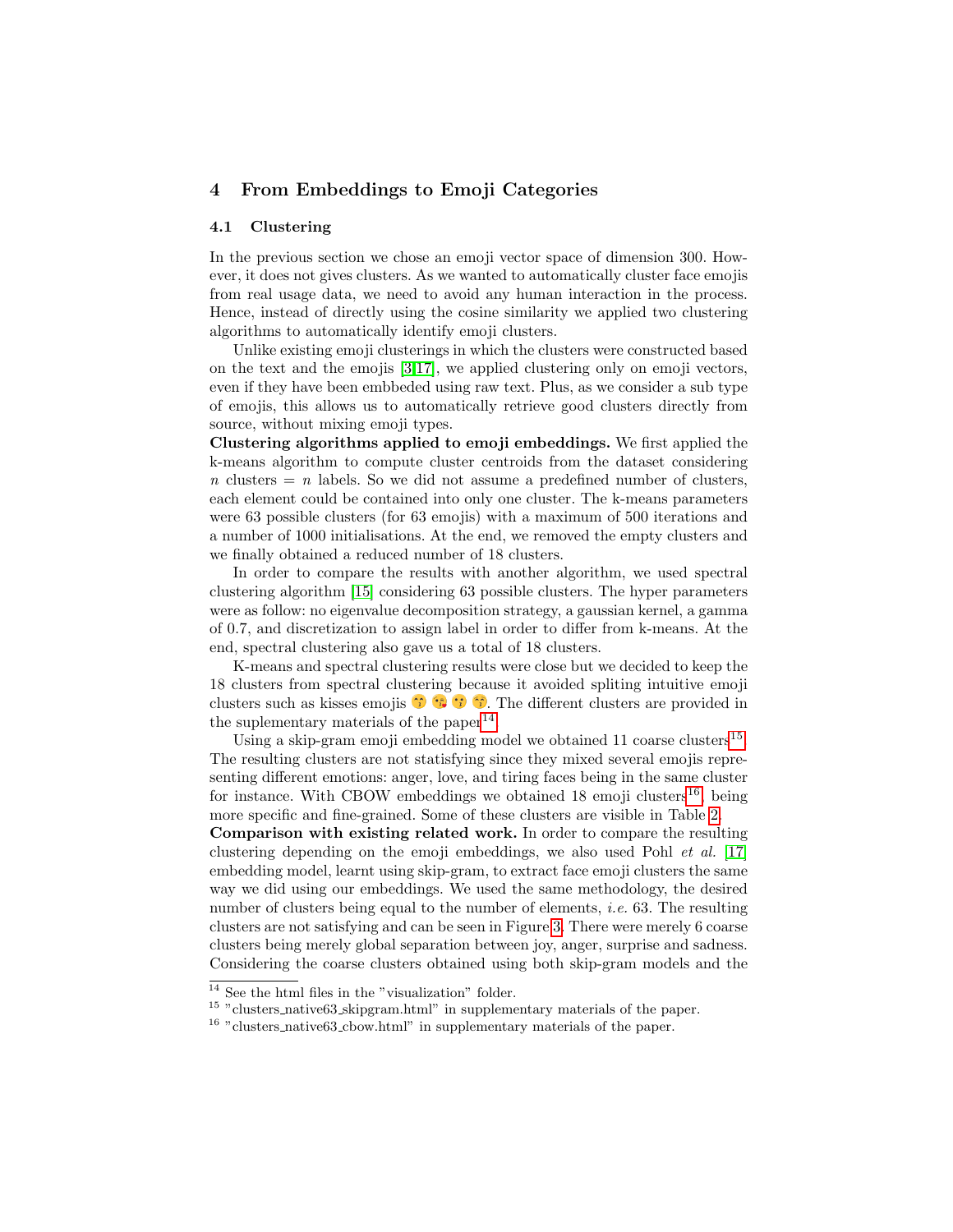<span id="page-7-0"></span>Table 2. Emoji clusters using Spectral Clustering on CBOW embeddings. Labelled using Ekman's categories of facial emotion expressions.

| None (sleep)                                                                                                                                                                                                                                                                                                                     | None (closed mouth)                       |
|----------------------------------------------------------------------------------------------------------------------------------------------------------------------------------------------------------------------------------------------------------------------------------------------------------------------------------|-------------------------------------------|
| $\frac{1}{2}$                                                                                                                                                                                                                                                                                                                    | $\mathbb{Q}$                              |
| Contentment (Kisses)                                                                                                                                                                                                                                                                                                             | <b>Sadness</b>                            |
| $\begin{pmatrix} 1 & 0 \\ 0 & 0 \\ 0 & 0 \\ 0 & 0 \\ 0 & 0 \\ 0 & 0 \\ 0 & 0 \\ 0 & 0 & 0 \\ 0 & 0 & 0 \\ 0 & 0 & 0 \\ 0 & 0 & 0 & 0 \\ 0 & 0 & 0 & 0 \\ 0 & 0 & 0 & 0 & 0 \\ 0 & 0 & 0 & 0 & 0 \\ 0 & 0 & 0 & 0 & 0 & 0 \\ 0 & 0 & 0 & 0 & 0 & 0 \\ 0 & 0 & 0 & 0 & 0 & 0 & 0 \\ 0 & 0 & 0 & 0 & 0 & 0 & 0 \\ 0 & 0 & 0 & 0 & $ | * * * * * * * * *                         |
| Contentment                                                                                                                                                                                                                                                                                                                      | <b>Shame</b>                              |
| 55                                                                                                                                                                                                                                                                                                                               | $\frac{1}{2}$ $\frac{1}{2}$ $\frac{1}{2}$ |
| Excitement                                                                                                                                                                                                                                                                                                                       | None (not clear)                          |
| $\mathfrak{S}$                                                                                                                                                                                                                                                                                                                   | 管窗                                        |
| Anger                                                                                                                                                                                                                                                                                                                            | Amusement                                 |
| $-280$                                                                                                                                                                                                                                                                                                                           | <b>98899</b>                              |
| None (Greed)                                                                                                                                                                                                                                                                                                                     | <b>Sensory Pleasure</b>                   |
| $\frac{ss}{s}$                                                                                                                                                                                                                                                                                                                   | <b>ပါ ေ ျ</b>                             |
| Fear / Surprise                                                                                                                                                                                                                                                                                                                  | Contentment / Amusement                   |
| $\bullet\bullet\bullet\bullet\bullet\bullet\bullet\bullet$                                                                                                                                                                                                                                                                       | 998                                       |
| Satisfaction                                                                                                                                                                                                                                                                                                                     | None (Not happy)                          |
| / Pride in Achievement                                                                                                                                                                                                                                                                                                           |                                           |
| ده که ده                                                                                                                                                                                                                                                                                                                         | 8080                                      |
| Contempt                                                                                                                                                                                                                                                                                                                         | Excitement (Love)                         |
| $\begin{array}{ccc} \bullet\bullet\bullet\bullet\bullet\circ\end{array}$                                                                                                                                                                                                                                                         |                                           |
|                                                                                                                                                                                                                                                                                                                                  |                                           |

fine-grained clusters obtained using a CBOW embedding model, we came to the conclusion that CBOW embeddings are better to obtain more specific clusters of emojis. Hence, unlike existing emoji embeddings all using skip-gram models, this approach is better to retrieve latent information about real emoji usage in short messages.

Table 3. Clusters obtained using Pohl et al. embeddings

<span id="page-7-1"></span>

| 이슈스   H H W W T T H H H<br>$\bullet$<br>124 |
|---------------------------------------------|
|                                             |
| ≍                                           |
|                                             |
| نه د                                        |
| 오십오십                                        |

Because we consider the face emojis as our study material in this paper, we tried to obtain labels for these clusters considering existing theory (Section [4.2\)](#page-8-0).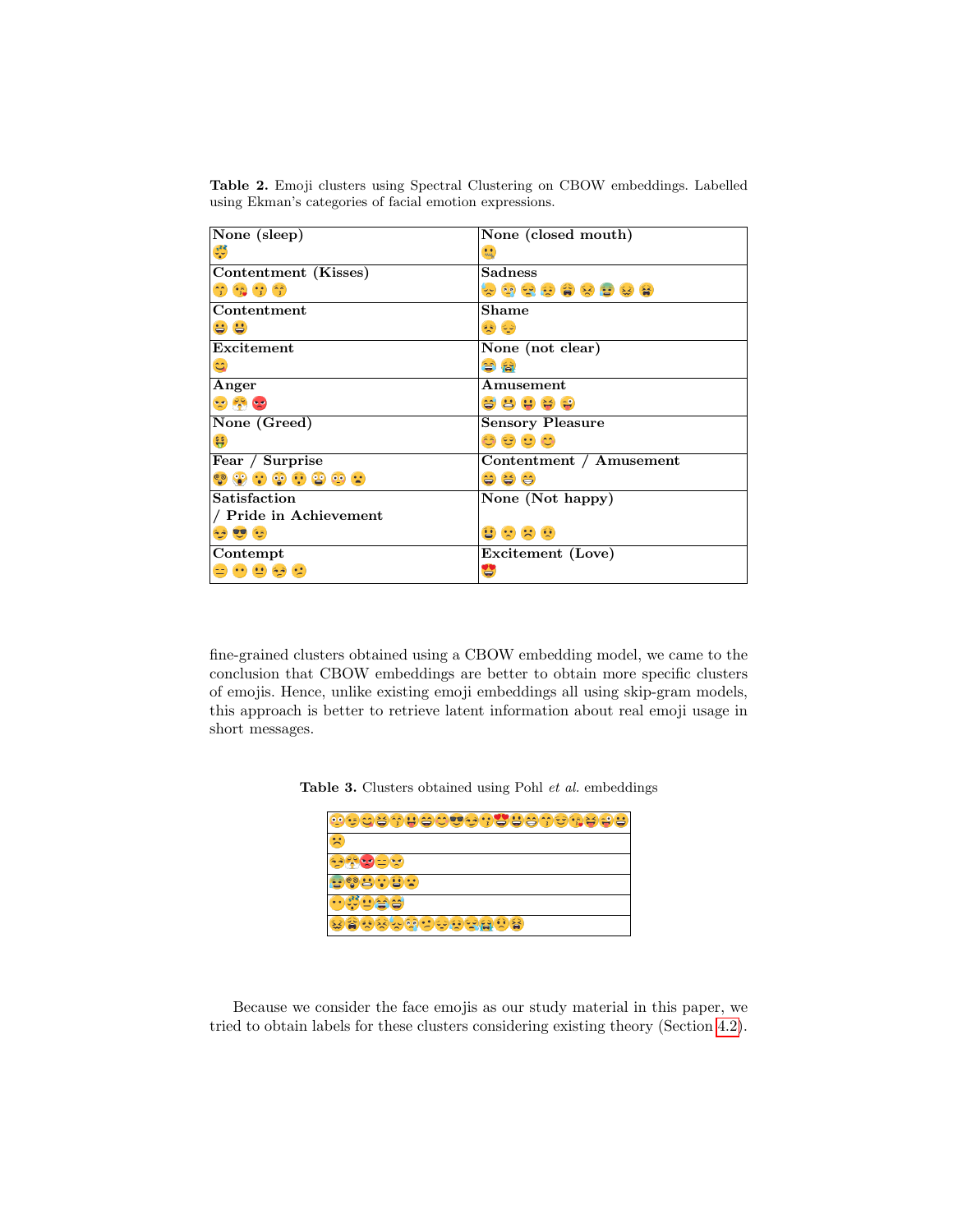#### <span id="page-8-0"></span>4.2 Cluster Validation Through Ekman's Theory

As the clusters represent face expressions, we can consider we did an face expression categorization of text messages. To verify if this categorization represents known emotions and evaluating their quality, we decided to labellize these clusters by Ekman's 16 basic face expressions of emotions [\[5\]](#page-9-14) in order to compare and find the mistakes. For this purpose, we took each cluster automatically obtained and linked it to one of Ekman's categories by identifying the similarities on the emojis faces and the Ekman's facial expressions. For instance, the sadness category is represented by  $\mathbb{C} \mathbb{C} \mathbb{C} \mathbb{C} \mathbb{C} \mathbb{C} \mathbb{C}$ 

The labelled clusters are described in Figure [2.](#page-7-0) Some categories are splitted by intensity, such as the joy wich have two clusters automatically extracted: one for the mild contentment  $\Theta$ , and another one for a more intensive contentment  $\Theta$ . Also, some Ekman's emotion categories can overlap in those clusters, such as fear/surprise.

Moreover, only the two unrealistic emojis and the sleeping emoji were alone in their clusters:  $\mathbf{9}$ ,  $\mathbf{\ddot{\cdot}}$  and  $\mathbf{\ddot{\cdot}}$ .

Note that the label attributed to the clusters may be discussed. However, the objective is not to find the precise label for each cluster but to identify different clusters of emoji. A comparison with the work of Ekman enabled us to relate emotional face expressions of humans to virtual facial expressions of emojis. This comparison shows that emojis are somewhat used the same way the face expressions of emotions are. However, some specific categories are inherent of emojis, such as  $\ddot{\mathbf{u}}$  and  $\ddot{\mathbf{v}}$ .

### 5 Conclusion and Perspectives

In conclusion, in this paper we presented two resources: an novel emoji embedding in real context in the scope of face emojis, and a set of face emoji automatic clusters from real usage only. Both can be used to improve emoji recommendation systems: instead of recommending specific emojis, groups of emojis (corresponding to clusters) will be used as elements to recommend. Recommending clusters of face emojis will positively impact the recommendation quality, as face emojis are some of the most used emojis. Moreover, the methodology we used to obtain these resources can be reproduced on different types of emojis to identify inherent categories from their usage. For instance, vehicule emoji unsupervised categorization could be done.

The methodology and resources can be used to recommend the emotion categories to express by an embodied conversational agent or in general dialog system, such as trending chatbots. With this work we want to change how to tackle emoji prediction by trying to generalize more, not only by parameter tuning, but also by changing the scope of the recommendation. Of course, because we focused on automatically retrieving emotion clusters of face emojis, theses resources could be helpful out of the scope of recommendation. For instance, embodied conversational agent could use them to determine which face expression is relevant to which emotion, and how to reproduce them without having to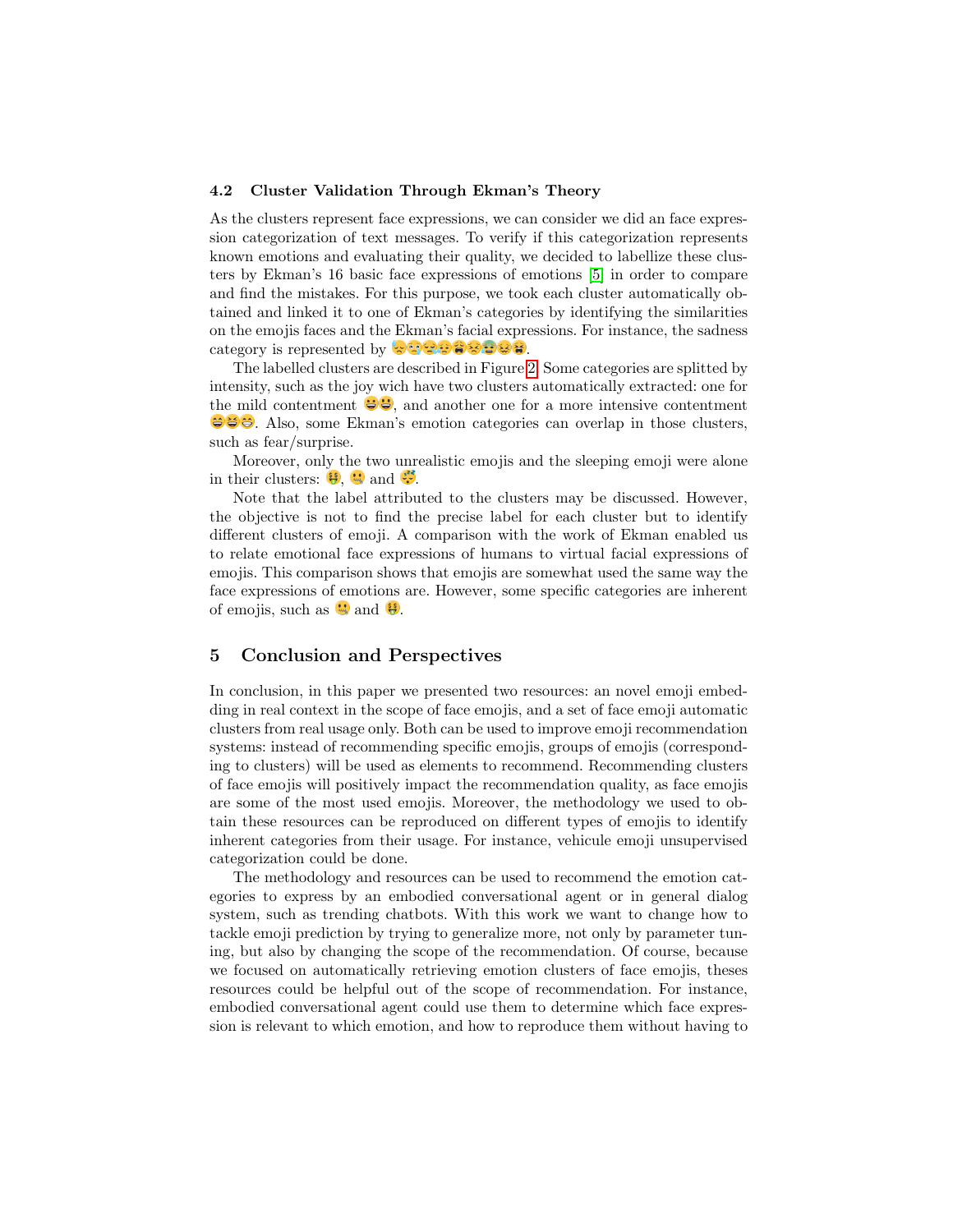necessarily regroup them from theories. Making the conversational agent more adaptative.

Finally, these resources with their visualisations and the python code used to produce them are available as supplementary materials. We plan to make them available to everyone in  $ORTOLANG<sup>17</sup>$  $ORTOLANG<sup>17</sup>$  $ORTOLANG<sup>17</sup>$ , a platform that is part of CLARIN infrastructure[18](#page-9-16). The code and links to the models are available in the following repository: <https://github.com/gguibon/FaceEmojis>.

## References

- <span id="page-9-7"></span>1. Ai, W., Lu, X., Liu, X., Wang, N., Huang, G., Mei, Q.: Untangling emoji popularity through semantic embeddings. In: ICWSM. pp. 2–11 (2017)
- <span id="page-9-0"></span>2. Barbieri, F., Ballesteros, M., Saggion, H.: Are emojis predictable? arXiv preprint arXiv:1702.07285 (2017)
- <span id="page-9-8"></span>3. Barbieri, F., Ronzano, F., Saggion, H.: What does this emoji mean? a vector space skip-gram model for twitter emojis. In: Language Resources and Evaluation conference, LREC. Portoroz, Slovenia (May 2016)
- <span id="page-9-6"></span>4. Eisner, B., Rocktäschel, T., Augenstein, I., Bošnjak, M., Riedel, S.: emoji2vec: Learning emoji representations from their description. arXiv preprint arXiv:1609.08359 (2016)
- <span id="page-9-14"></span>5. Ekman, P.: Basic emotions in t. dalgleish and t. power (eds.) the handbook of cognition and emotion pp. 45-60 (1999)
- <span id="page-9-9"></span>6. Felbo, B., Mislove, A., Søgaard, A., Rahwan, I., Lehmann, S.: Using millions of emoji occurrences to learn any-domain representations for detecting sentiment, emotion and sarcasm. arXiv preprint arXiv:1708.00524 (2017)
- <span id="page-9-5"></span>7. Hochreiter, S., Schmidhuber, J.: Long short-term memory. Neural Comput. 9(8), 1735–1780 (Nov 1997)
- <span id="page-9-3"></span>8. Jakobson, R.: Closing statements: Linguistics and poetics, style in langage. TA Sebeok, New York (1960)
- <span id="page-9-1"></span>9. Kelly, C.: Do you know what i mean  $\ge$ :(: A linguistic study of the understanding of emoticons and emojis in text messages (2015)
- <span id="page-9-2"></span>10. Kelly, R., Watts, L.: Characterising the inventive appropriation of emoji as relationally meaningful in mediated close personal relationships. Experiences of Technology Appropriation: Unanticipated Users, Usage, Circumstances, and Design (2015)
- <span id="page-9-4"></span>11. Li, J., Luong, M.T., Jurafsky, D.: A hierarchical neural autoencoder for paragraphs and documents. arXiv preprint arXiv:1506.01057 (2015)
- <span id="page-9-12"></span>12. Maaten, L.v.d., Hinton, G.: Visualizing data using t-sne. Journal of Machine Learning Research 9(Nov), 2579–2605 (2008)
- <span id="page-9-11"></span>13. Mikolov, T., Chen, K., Corrado, G., Dean, J.: Efficient estimation of word representations in vector space. arXiv preprint arXiv:1301.3781 (2013)
- <span id="page-9-10"></span>14. Mikolov, T., Sutskever, I., Chen, K., Corrado, G.S., Dean, J.: Distributed representations of words and phrases and their compositionality. In: Advances in neural information processing systems. pp. 3111–3119 (2013)
- <span id="page-9-13"></span>15. Ng, A.Y., Jordan, M.I., Weiss, Y.: On spectral clustering: Analysis and an algorithm. In: Advances in neural information processing systems. pp. 849–856 (2002)

<span id="page-9-15"></span> $17$  <https://www.ortolang.fr/>

<span id="page-9-16"></span><sup>18</sup> <https://www.clarin.eu/>